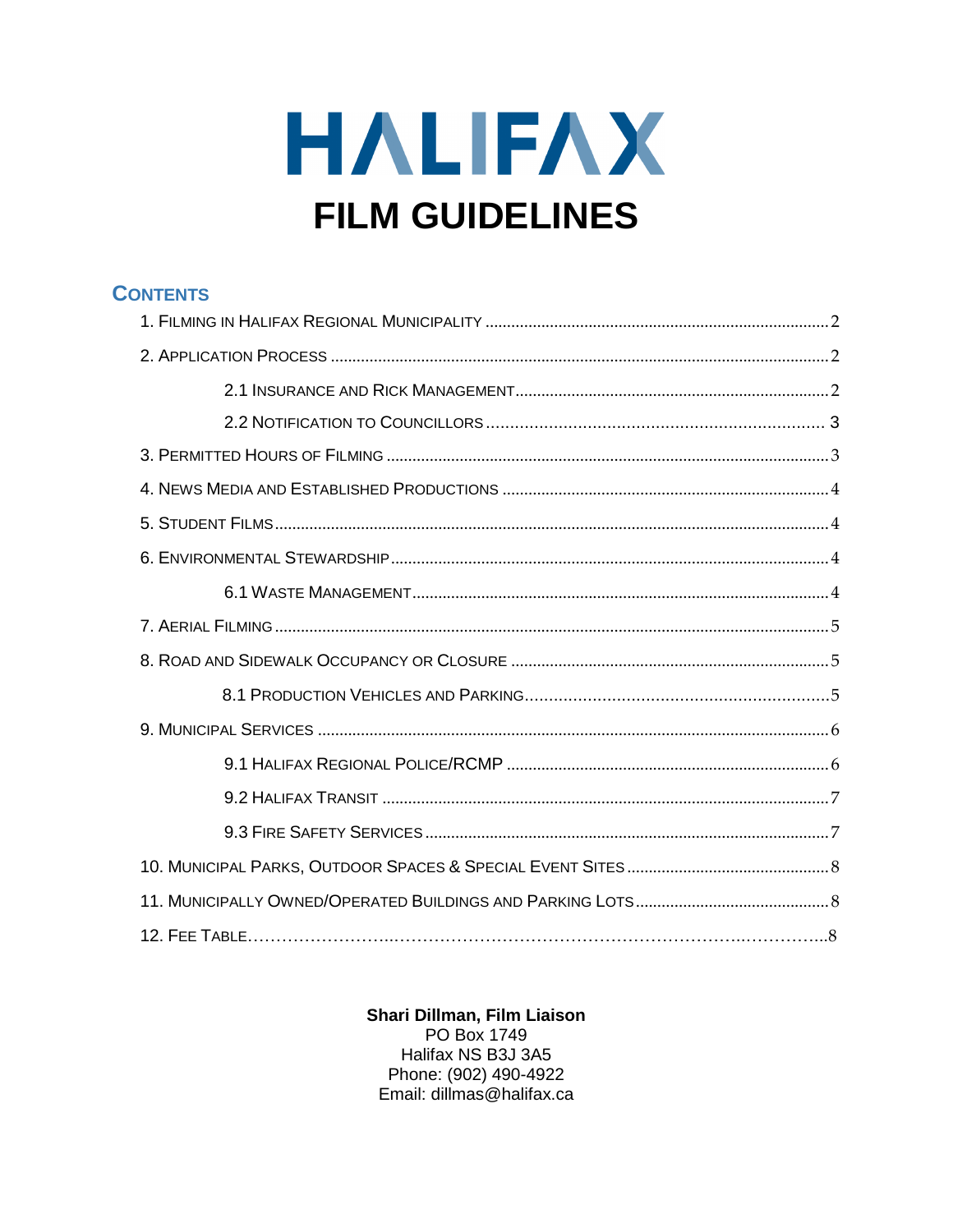#### <span id="page-1-0"></span>**1. FILMING IN HALIFAX REGIONAL MUNICIPALITY**

Halifax Regional Municipality (HRM) is **film friendly.** The role of the municipal Film Liaison is to facilitate access to municipal services, locations, and resources. The Film Liaison aims to ensure straight-forward approvals and quick access to resources for the best filmmaking experience possible.

The Film Liaison is the first point of contact for all location filming that takes place in the region. All coordination of municipal services and required business units is done through the municipal Film Liaison.

#### <span id="page-1-1"></span>**2. APPLICATION PROCESS**

The first step to filming in Halifax Regional Municipality is completing and submitting the Film Application package to the Film Liaison.

#### **2.1 INSURANCE AND RISK MANAGEMENT**

Proof of in force and appropriate insurance coverage **must** be submitted **five (5) business days** prior to the start of filming.

#### A Certificate of Insurance naming **Halifax Regional Municipality PO Box 1749 Halifax NS, B3J 3A5** (not 'HRM') as Additionally Insured and containing a Cross Liability clause must be submitted to the Film Liaison prior to the start of filming.

The Film Liaison will assess the amount and type of insurance coverage necessary based on production type, and risk associated with filming on or around Municipal property. Commercial General Liability Insurance limits will vary, however, not less than:

- Two Million Dollars (\$2,000,000) inclusive of BI/PD; Student filming, low risk film productions
- Five Million Dollars (\$5,000,000) inclusive of BI/PD; medium risk film productions (car chases, pyrotechnics)
- Ten Million Dollars (\$10,000,000) inclusive of BI/PD; high risk film productions (large pyrotechnics displays or explosions, aerial filming)

An Environmental Impairment Liability policy is a requirement for any filming involving the use of hazardous materials or other contaminants during filming. Minimum acceptable limits are to be not less than Two Million Dollars (\$2,000,000).

All limits quoted are in Canadian funds.

Film productions within HRM may be subject to a risk assessment to ensure production protocols and municipal involvement is sufficient for the level of risk associated with filming.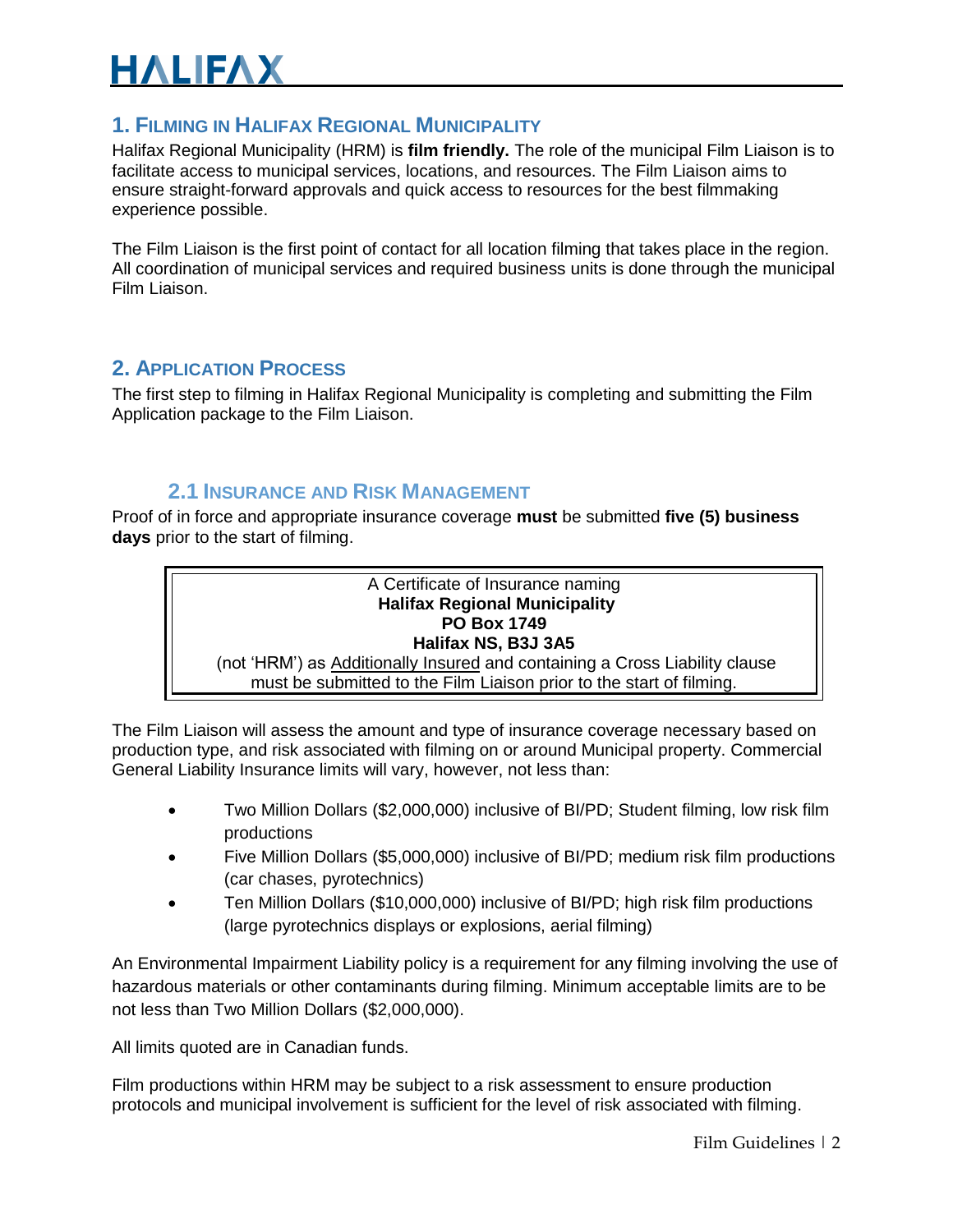Following the risk assessment, HRM reserves the right to require additional measures including but not limited to enhanced production, increased municipal services or higher limits/types of insurance coverage.

#### <span id="page-2-0"></span>**2.2 NOTIFICATION TO COUNCILLORS**

Halifax Regional Municipality requires Production Companies to contact Councillors and inform them when filming is occurring in their district. It is the responsibility of the Production Company to contact HRM Councillors.

Communicating with the Councillors **must** be done prior to the commencement of filming. Copies of correspondence with Councillors and notifications to Residents **must** also be sent to the Film Liaison.

- All contact information for HRM Councillors can be found at: <https://www.halifax.ca/city-hall/districts-councillors>
- You can use the District Lookup App to find your Councillor contact: <https://www.halifax.ca/city-hall/districts-councillors/district-look>

These notifications should include information such as:

- Name and type of production
- Contact person and number
- Type of filming activity planned
- Duration of filming with locations, times and dates
- Parking or traffic impact
- Light or noise impact
- Special effects to be used such as gunfire, rain or fog effects, pyrotechnics, etc.
- Contact information for the Film Liaison

#### <span id="page-2-1"></span>**3. PERMITTED HOURS OF FILMING**

The approval of a filming application is the first step to filming in Halifax Regional Municipality. Additional approvals are often required.

- Filming in residential areas **must** take place between 7am and 11pm
- Production vehicles must not be arriving or leaving a residential location after 11pm
- Production vehicles must turn off their engines as soon as possible when arriving in a residential area
- Set up and tear down of film sets must not occur past 11pm in residential areas

Night filming is permitted in non-residential areas as long as police and the Film Liaison have been notified.

The municipal noise By-law N-200 is in effect **24 hours a day**, and states any unreasonable noise disruption at any hour of the day is not permitted.

Filming involving loud noises, special effects including gunfire or explosions, generators/fans, or outdoor set construction in residential areas must be assessed by both the Halifax Regional Police or RCMP and the Film Liaison. In certain situations, the written consent of residents is required.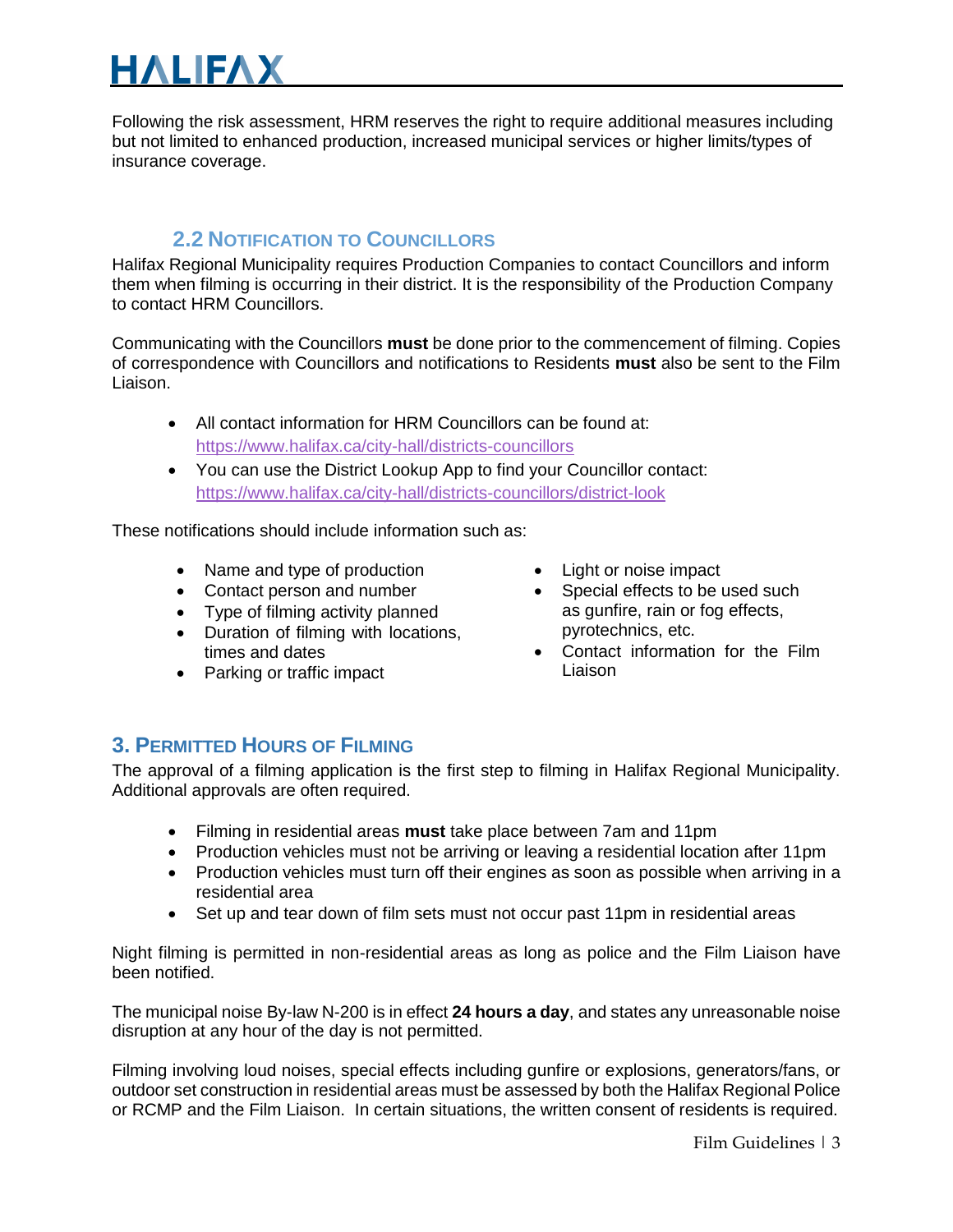#### <span id="page-3-1"></span>**4. NEWS MEDIA AND ESTABLISHED PRODUCTIONS**

Current affairs and news media filming on location in Halifax Regional Municipality **are not** required to coordinate with the Film Liaison. Questions, concerns, or requests for resources from this sector are welcomed by the Film Liaison.

Established Productions such as television series filming multiple seasons on location are not required to submit applications for every production cycle, but are renewed annually through the Film Liaison.

#### <span id="page-3-2"></span>**5. STUDENT FILMS**

Halifax Regional Municipality is home to a talented amateur film industry thanks in large part to the students and graduates of post-secondary arts programs. Students and amateur groups are expected to submit an application and to abide by the same requirements and restrictions on filming as Production Companies.

#### <span id="page-3-3"></span>**6. ENVIRONMENTAL STEWARDSHIP**

Halifax Regional Municipality is committed to the preservation of our air, water, land, and natural systems to achieve a clean, healthy, sustainable environment. Filmmakers are encouraged to make efforts towards energy efficiency and to minimize idling.

All municipal sites used for filming must be returned to their original state. Materials and debris are not to be washed into catch basins. The production company is responsible for implementing mitigation strategies where needed and for cleaning the site before and after filming. If the area is not returned to its original state, the production company will be billed for clean-up services or restoration.

#### **6.1 WASTE MANAGEMENT**

<span id="page-3-0"></span>Film companies are required by municipal By-law S-600 to source separate the waste they generate into the following five waste streams:

- Organics
- Paper
- Blue Bag Recyclables
- Cardboard
- Garbage

The receptacles should be appropriately placed to capture the different waste streams generated at specific locations. They should also be colour coded and clearly labelled for easy identification by users.

Procurement of required receptacles and collection of solid waste is the responsibility of the generator.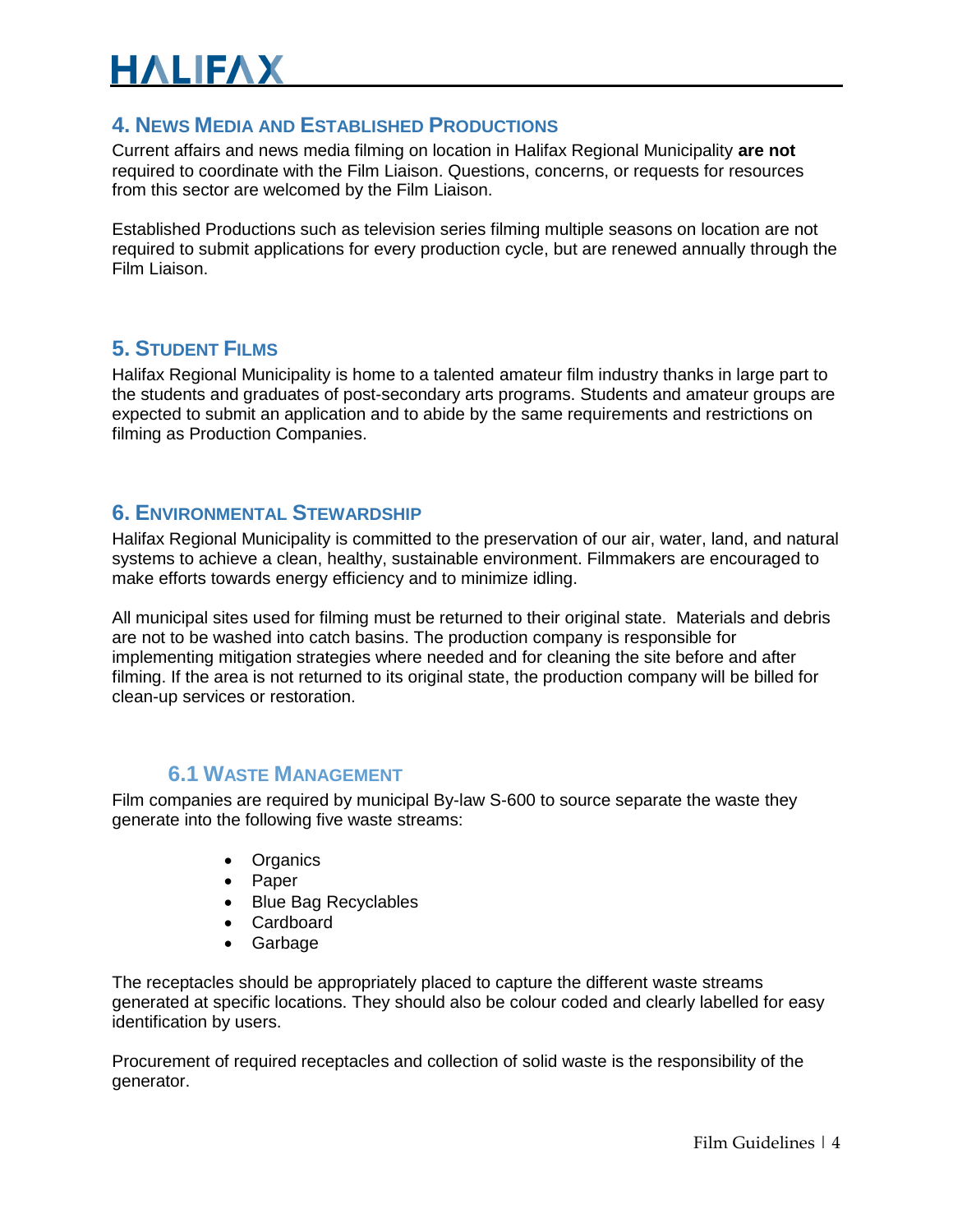Additional information regarding waste separation collection in HRM can be found at: <https://www.halifax.ca/home-property/garbage-recycling-green-cart>.

#### <span id="page-4-0"></span>**7. AERIAL FILMING**

<span id="page-4-1"></span>Halifax Regional Municipality will review requests for aerial filming on an individual case by case basis. Aerial filming requests are welcomed by the Film Liaison.

#### **8. ROAD AND SIDEWALK OCCUPANCY OR CLOSURE**

Filming on a street or sidewalk in the region may require a permit, particularly if there is a need for street closures or intermittent traffic stoppages. Any filming on municipal streets must be discussed with the municipal Film Liaison to determine whether a permit is required.

Street or sidewalk closure permits are issued by Right of Way Services in consultation with Traffic Management. Permits ensure appropriate conditions including signage; traffic control and closure times are met. Major changes to the requested filming date or time may require a new permit to be issued.

Issuance of a street closure permit requires a minimum of **five (5) business days notice prior to filming.** All businesses and residents affected by the closure must be notified prior to issuance of the permit. Copies of this written consent must be forwarded to Right of Way Services and to the Film Liaison.

All filming must comply with the Motor Vehicle Act, Temporary Workplace Traffic Control Manual, all relevant provincial laws and municipal ordinances and By-laws.

Fees are to be remitted to an HRM Customer Service Centre (either Alderney Drive or Bayers Road). Cash/cheque/debit/credit is accepted. Under certain circumstances, a performance security deposit of \$1,000 minimum may be required. The deposit will be refunded if the property incurs no damage and is sufficiently returned to its original state by the production company.

Production Companies must contact the Film Liaison for direction regarding the permit process, additional information regarding street status, construction, and to discuss other traffic management issues. Production Companies must contact 3-1-1 to speak with municipal service representatives to begin their request. 3-1-1 can be dialed from anywhere within the municipal boundary. You can also contact 3-1-1 outside of the municipal boundary by dialing 902-490- 4000, or by email [\(https://www.halifax.ca/home/311\)](https://www.halifax.ca/home/311).

#### **8.1 PRODUCTION VEHICLES AND PARKING**

The Film Liaison can assist with finding suitable parking for film vehicles within the municipality. The Traffic Services Division ensures the parking enforcement contractor is aware of filming in specific locations as it relates to vehicles parked at acceptable onstreet locations. Cost will vary.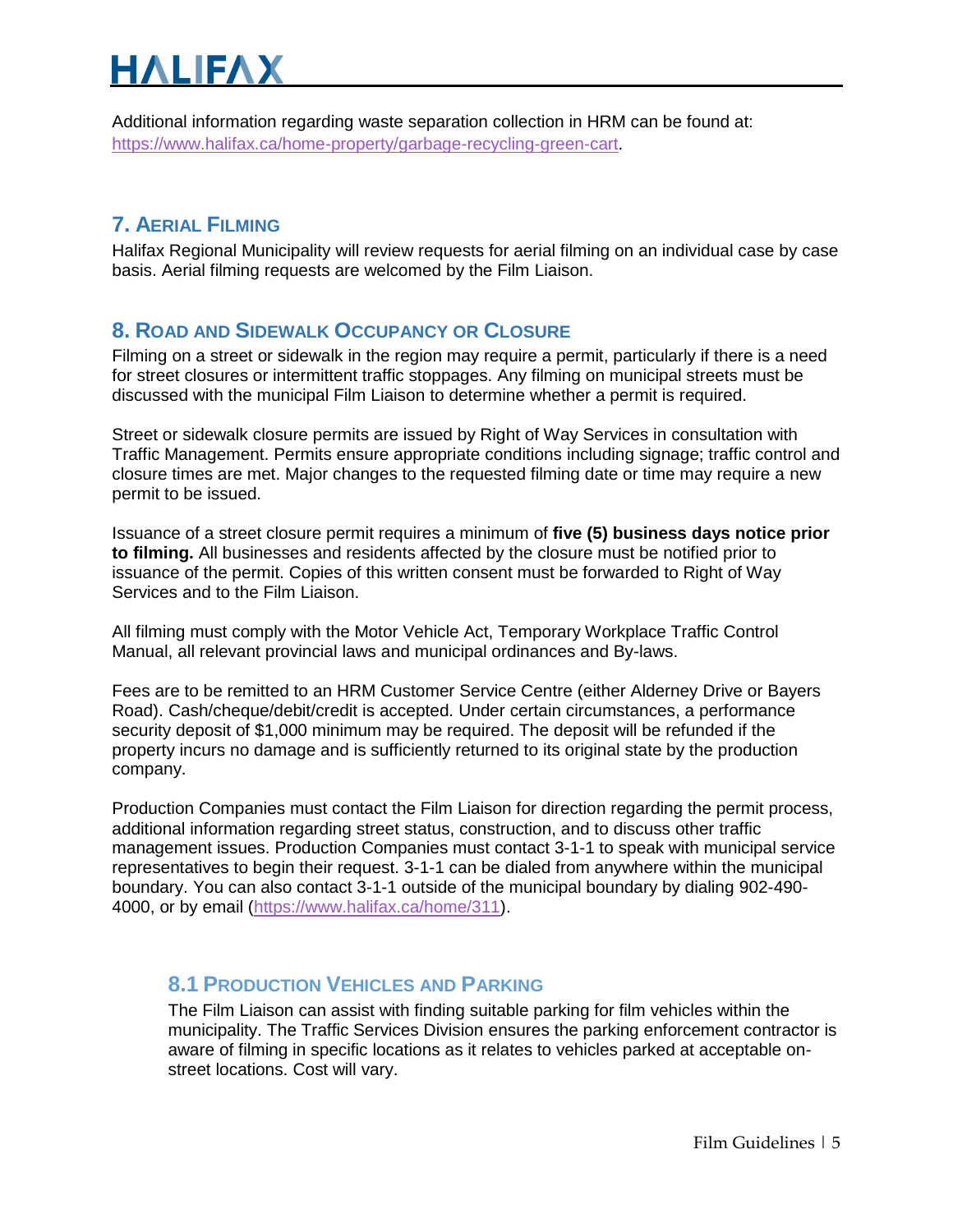Parking Enforcement requires the street name and civic number of the parking location, the duration, the number of production vehicles, and the number of extra duty police officers on site. Production vehicles parking on municipal streets need to be identified by placing a sign in their windshield noting the name of the film, the locations manager, and contact number.

Crew cars are generally not included in the production vehicles list. Parking is permitted in designated locations as determined by Parking Enforcement and the Traffic Services Division.

Every effort should also be made to ensure residential garbage is collected on schedule. Garbage, organics and recycling trucks should be allowed access to residential streets whenever possible. This may mean moving parked film vehicles to allow access. If residential waste cannot be collected, the production company is responsible for ensuring garbage, green carts, and recyclables are moved to a location where they can be collected without disruption. If moved, green carts and garbage cans must be returned to their pre-assigned civic addresses.

Waste collection in the municipality usually starts by 7am. Alternative arrangements must be made before this time to ensure residential garbage collection occurs on the scheduled day.

#### <span id="page-5-0"></span>**9. MUNICIPAL SERVICES**

To ensure the safety and comfort of municipal citizens, police and other emergency vehicles are not to be disrupted in their provision of services. **Emergency vehicles always have the right of way.** 

Similar privilege extends to municipal waste collection vehicles and transit services; every effort should be made to ensure these routes are not made inaccessible through filming activities.

Municipal services are commonly involved in filming productions in HRM. The services are subject to **fees**. Often, special effects and stunt coordination will involve one or more municipal service division. Please read the following sections carefully.

#### <span id="page-5-1"></span>**9.1 HALIFAX REGIONAL POLICE/RCMP**

When necessary or desired, Locations Managers should contact with Halifax Regional Police or RCMP to discuss their plans for filming within the municipality. On film locations, production companies should hire extra duty officers (EDOs) to provide traffic or crowd control. Hiring of EDOs may be necessary if disruption is expected to the normal flow of pedestrian or street traffic.

Booking arrangements should be made **five (5) business days in advance** of the required date and cancellations should occur one day before the required date.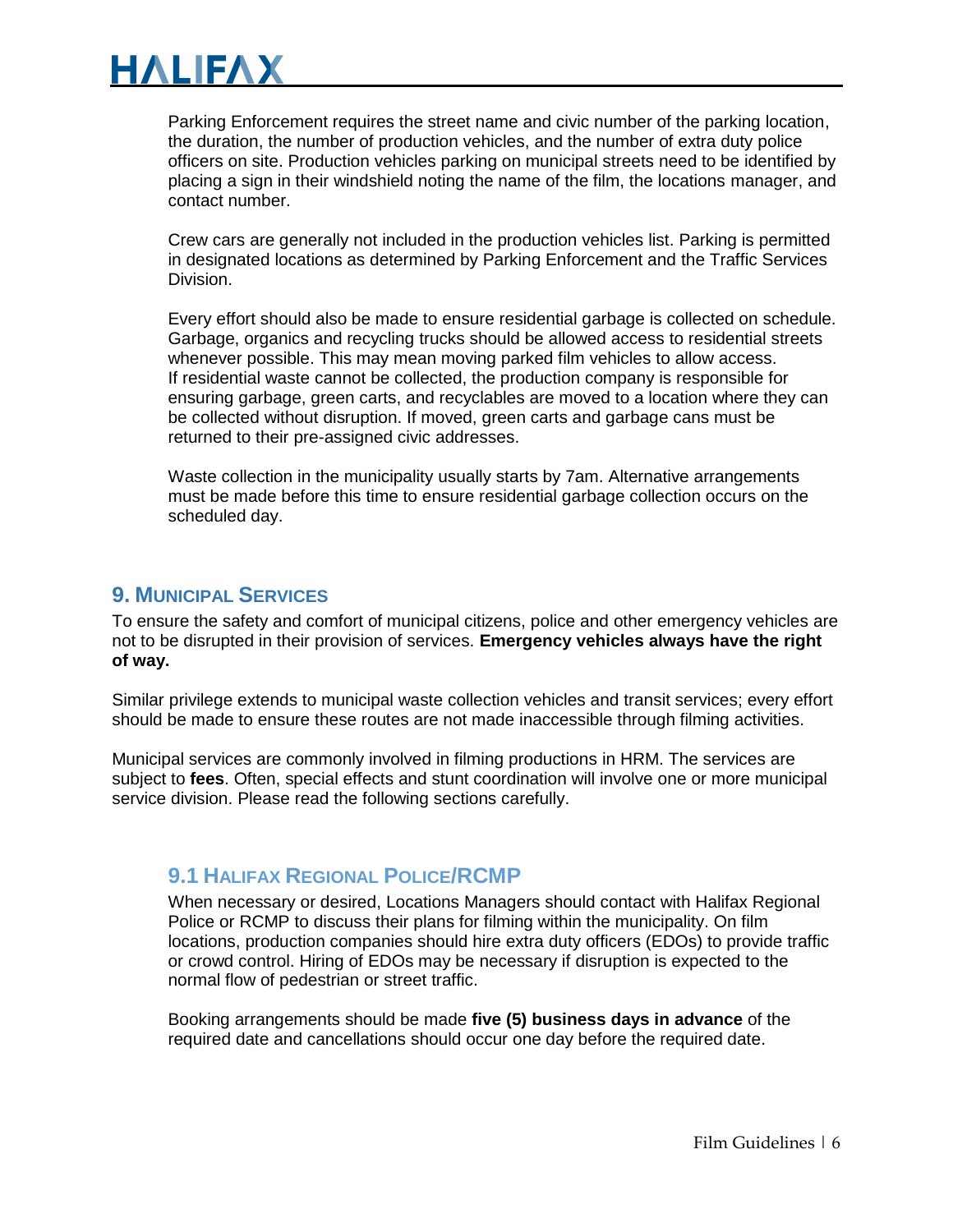The request for EDOs and for police vehicles is facilitated through the Extra Duty Coordinator's office. Requests for a police vehicle or motorcycle to be used in a film must be authorized by the Chief of Police.

<span id="page-6-1"></span>Police need to be informed of the use of firearms or pyrotechnics. These details should be included in the filming application to the Film Liaison or communicated as soon as possible prior to filming.

#### **9.2 HALIFAX TRANSIT**

Halifax Transit operates the public transportation system including conventional fixedroute bus service, Access-A-Bus, the Halifax-Dartmouth-Woodside harbour ferry service, Community Transit to outlying areas, and charter/shuttle services.

Routes and schedules for all transit services can be found at <https://www.halifax.ca/transportation/halifax-transit/routes-schedules>

Requests for filming with Halifax Transit services must be made **ten (10) business days** in advance of filming. It can include either regular service routes (providing there is no disruption to passengers) or a charter for private use subject to availability.

#### <span id="page-6-0"></span>**9.3 FIRE SAFETY SERVICES**

After consulting with the Film Liaison, the production company should have their special effects person contact municipal Fire Prevention **ten (10) business days in advance of any filming** in the municipality that will require the use of pyrotechnics. They will need the specifics of the pyrotechnics use and will determine if a permit is required.

A permit is also required if a tent larger than 10' by 10' is being used for filming. A diagram should accompany the permit outlining electrical usage and general purpose of the tent.

Fire Prevention will need to inspect buildings if fire control systems are to be suppressed or altered. The inspector will need to know how long the system will be shut off and may require Fire Watch personnel or a private security guard with a fire background be on site during filming. Fire exits are not to be blocked.

#### **Services Available:**

- Pyrotechnics Permit
- Fire Inspector
- Aerial truck
- Tactical unit
- **Officer**

• Pumper/Engine • Staff Cars

• Firefighter

• Tent Permit • Fire Watch

The cost of these services will vary.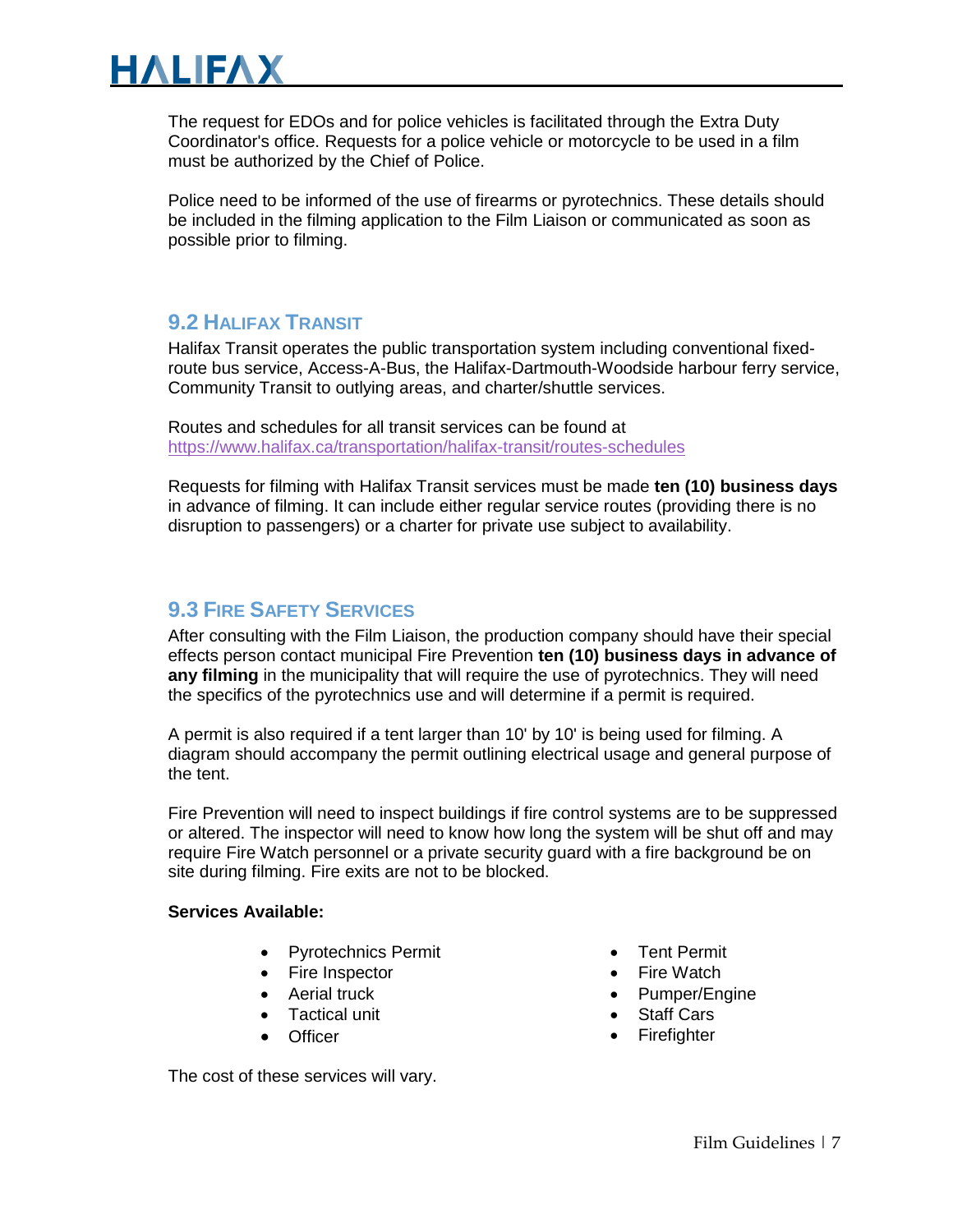#### <span id="page-7-0"></span>**10. MUNICIPAL PARKS, OUTDOOR SPACES & SPECIAL EVENT SITES**

Halifax Regional Municipality has a wide range of park and outdoor sport/special event sites available for film use. An Outdoor Facility Application can be obtained from the **Facility Scheduling Office** and must be completed a minimum of **five (5) working days prior** to use of any municipal park.

Filming at a park or alternate site should be completed between the hours of:

7:00 am - 9:30 pm during weekdays 8:00 am - 7:00 pm during Saturdays 9:00 am - 7:00 pm during Sundays

If a film company needs to shoot beyond these hours, special permission must be granted from municipal parks/scheduling staff. The production company is responsible for any charges if security overtime is required. The production company must adhere to municipal park ordinances and other applicable municipal ordinances and By-laws. See **Fees** section of the Guidelines for facility rental cost.

Written permission is required before making **any** alteration of the property.

Filming is not permitted to interfere with already programmed activities for a site. The **Facility Scheduling Office** will issue a Rental Contract for use of the site. This contract must be signed and payment should be remitted in advance of site use to the **Facility Scheduling Office** in the form of cash, cheque, Visa, MasterCard or American Express. You may need to show your Rental Contract on site for verification of site rental.

#### <span id="page-7-1"></span>**11. MUNICIPALLY OWNED/OPERATED BUILDINGS AND PARKING LOTS**

Halifax Regional Municipality welcomes the use of municipally owned or operated buildings and parking lots for filming or operations. The Film Liaison can provide a list of such locations to Production Companies.

Temporary leasing agreements for municipal owned or operated buildings are provided through Real Property Services. The leasing document **must be set up prior to filming** and usually takes **five (5 days to process.** 

The cost associated with the lease depends on the duration of use and on the specific site requested. A post-lease site review will be conducted.

#### **12. FEE TABLE**

Fees for municipal services are listed below. This list is not all-inclusive and fees are subject to change. Fees for certain services may change to reflect the scale and extent of filming activities.

The Film Liaison will help to facilitate fee discussions between filmmakers and other municipal departments.